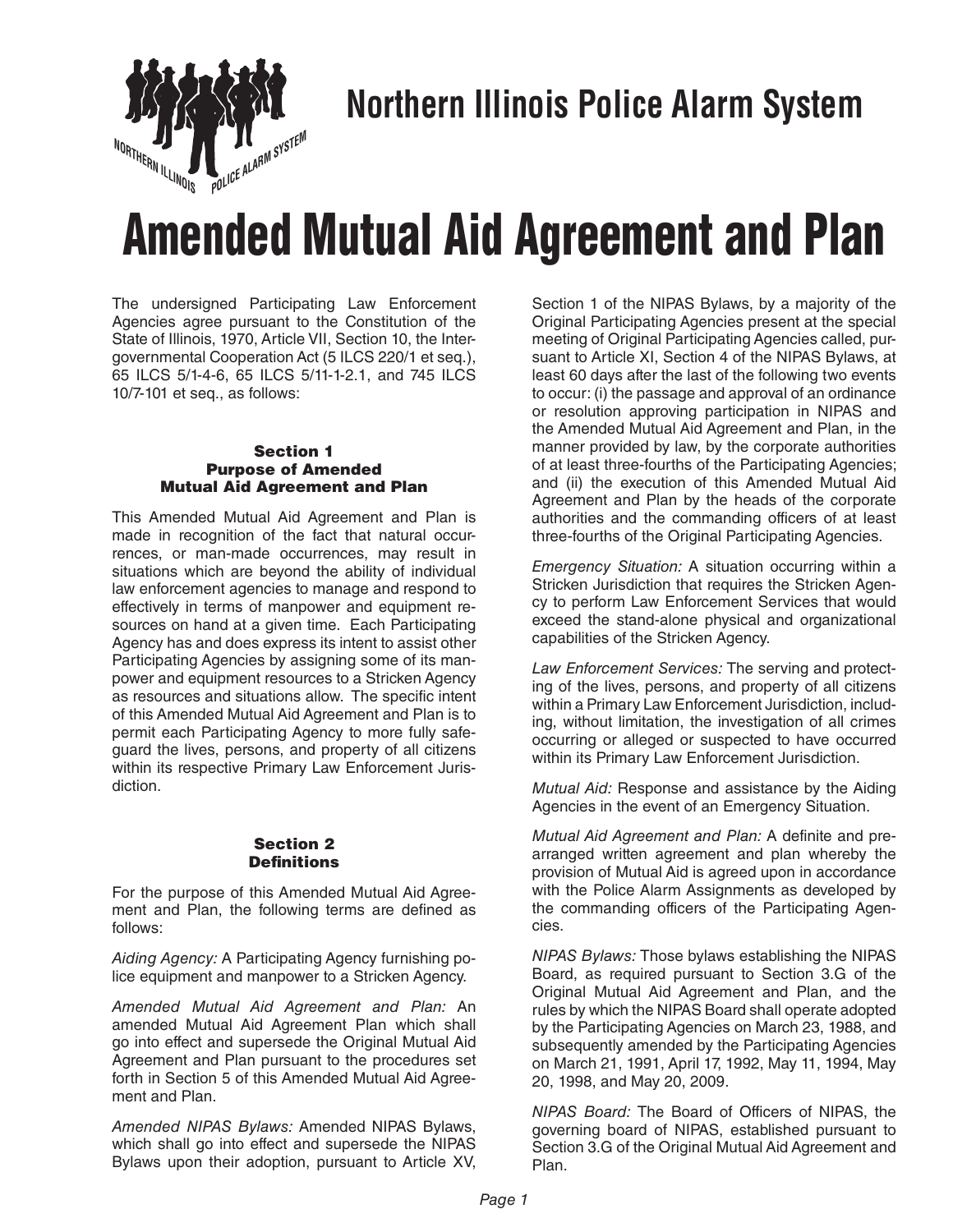*Northern Illinois Police Alarm System (NIPAS):* An organization of Northern Illinois law enforcement agencies participating in the Original Mutual Aid Agreement and Plan and this Amended Mutual Aid Agreement and Plan.

*Original Mutual Aid Agreement and Plan:* That Mutual Aid Agreement and Plan pursuant to which NI-PAS and the Participating Agencies operate and are governed, which shall be in effect until the Amended Mutual Aid Agreement and Plan goes into effect and supersedes the Original Mutual Aid Agreement and Plan pursuant to the procedures set forth in Section 5 of this Amended Mutual Aid Agreement and Plan.

*Original Participating Agencies:* Those Participating Agencies whose corporate authorities had approved participation in NIPAS and whose head of corporate authorities and commanding officers had executed the Original Mutual Aid Agreement and Plan prior to May 1, 2018.

*Participating Agency:* A law enforcement agency dedicated to performing Law Enforcement Services for its Primary Law Enforcement Jurisdiction that commits itself to participate in NIPAS pursuant to the terms of this Amended Mutual Aid Agreement and Plan.

*Police Alarm Assignments:* A pre-determined listing of manpower and equipment that will respond to aid a Stricken Agency.

*Primary Law Enforcement Jurisdiction:* A geographically, politically, or contractually defined area for which a Participating Agency is primarily responsible for performing Law Enforcement Services.

*Specialized Teams:* A subsidiary team of NIPAS established by the NIPAS Board, consisting of Participating Agencies electing to participate pursuant to a separate agreement, and dedicated to performing a specialized set of Law Enforcement Services for the sole benefit of the Participating Agencies electing to participate in the Specialized Team and not for the benefit of all of NIPAS or all of the Participating Agencies.

*Stricken Agency:* The Participating Agency that is primarily responsible for performing Law Enforcement Services for a Stricken Jurisdiction.

*Stricken Jurisdiction:* The Primary Law Enforcement Jurisdiction in which an Emergency Situation occurs that is of such magnitude that it cannot be adequately managed or responded to by the Participating Agency primarily responsible for performing the Law Enforcement Services for that Primary Law Enforcement Jurisdiction.

### Section 3 Amended Mutual Aid Agreement and Plan

The corporate authorities of each Participating Agency are authorized on behalf of that Participating Agency to enter into and subsequently alter and amend, on the advice of the commanding officer of the Participating Agency, this Amended Mutual Aid Agreement and Plan as follows:

- A. Whenever an Emergency Situation is of such magnitude and consequence that it is deemed advisable by the senior officer present of the Stricken Agency, or his or her designee, to request Mutual Aid from the Aiding Agencies, the senior officer present of the Stricken Agency, or his or her designee, may do so in accordance with the following:
	- 1. Immediately determine what resources are required according to the Police Alarm Assignments.
	- 2. Immediately determine if the required equipment and personnel can be committed in response to the request from the Stricken Agency.
	- 3. Dispatch immediately the personnel and equipment required to the Stricken Agency in accordance with the Police Alarm Assignments.
- B. The rendering of Mutual Aid under the terms of this Amended Mutual Aid Agreement and Plan shall not be mandatory in accordance with the Police Alarm Assignments if local conditions prohibit response. In that event it is the responsibility of the Aiding Agency to immediately notify the Stricken Agency of the circumstances that prevent the provision of Mutual Aid in response to the Emergency Situation.
- C. The senior officer present of the Stricken Agency, or his or her designee, shall assume full responsibility and command for operations at the scene. The senior officer present of the Stricken Agency, or his or her designee, will assign personnel and equipment, of the Aiding Agencies, to positions when and where he or she deems necessary.
- D. Requests for Mutual Aid under this Amended Mutual Aid Agreement and Plan will be initiated only in the event of an Emergency Situation in which the demands for Law Enforcement Services on the Stricken Agency exceed the stand-alone physical and organizational capabilities of the Stricken Agency. Aiding Agencies will be released and returned to duty in their own Primary Law Enforcement Jurisdiction as soon as the Emergency Situation is resolved to the point which permits the Stricken Agency to satisfactorily handle it with its own resources or, as pursuant to subsection B above, when an Aiding Agency so decides.
- E. All Law Enforcement Services performed under this Amended Mutual Aid Agreement and Plan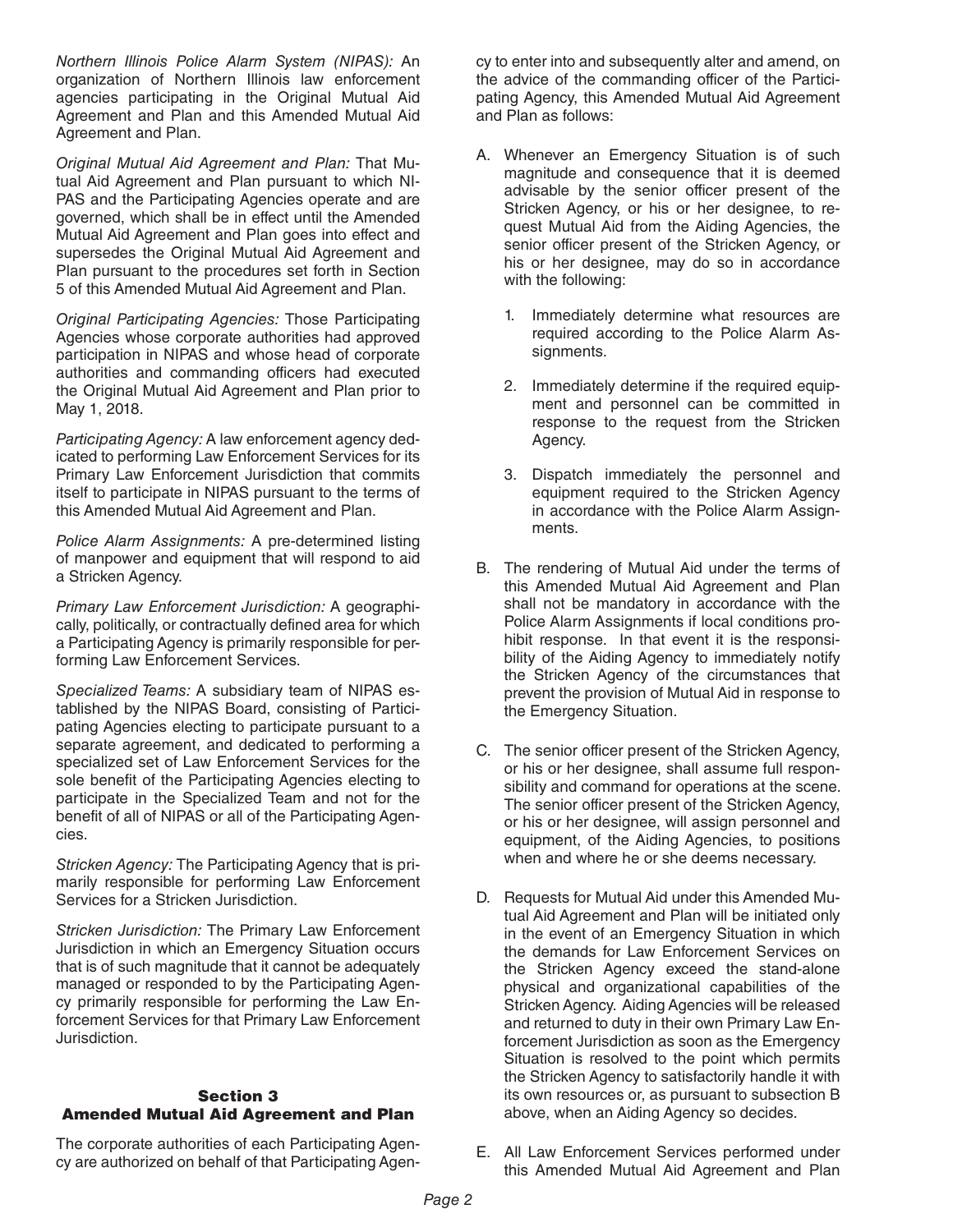shall be rendered without reimbursement of any party from the other(s). Requests for indemnification for unusual or burdensome costs incurred in the performance of Mutual Aid may be submitted by the Aiding Agency to the Stricken Agency. Indemnification of such costs shall be at the discretion of the corporate authorities of the Stricken Agency.

- F. Each Participating Agency assumes the responsibility for members of its police force acting pursuant to this Amended Mutual Aid Agreement and Plan, both as to indemnification of said members of the Participating Agency's police force as provided for by 65 ILCS 5/1-4-6 in the case of municipal Participating Agencies or 55 ILCS 5/5-1002 in the case of county Participating Agencies, or any other Statute of the State of Illinois or law or bylaw of the Participating Agencies, as the case may be, and as to personal benefits to said members of the Participating Agency's police force, all to the same extent as they are protected, insured, indemnified and otherwise provided for by the Statutes of the State of Illinois or the laws or bylaws of the Participating Agencies when those members of the Primary Agency's police force are acting solely within the Participating Agency's Primary Law Enforcement Jurisdiction.
- G. Defense and Indemnification of NIPAS.
	- 1. Defense. In the event that NIPAS is named as a party to a lawsuit, claim or action as a separate party, either individually or in addition to other Participating Agencies, the Stricken Agency shall be responsible, at its sole cost, for the defense of NIPAS in such lawsuit, claim or action.
	- 2. Indemnification. To the extent permitted by law, the indemnification of NIPAS from and against any liability, damage, cost, including plaintiff's attorney's fees, or expense assessed against NIPAS shall be shared equally between each Participating Agency named as a party to the lawsuit, claim or action.
- H. Insurance Requirements. Each Participating Agency under the terms of this Amended Mutual Aid Agreement and Plan shall procure and maintain, at its sole and exclusive expense, insurance coverage which covers itself, its personnel and equipment and liability for its participation in providing Mutual Aid pursuant to this Amended Mutual Aid Agreement and Plan as follows:
	- 1. Commercial General Liability (Including contractual liability coverage): \$1,000,000 combined single limit per occurrence for bodily injury, and property damage and \$1,000,000 per occurrence for personal injury. The general aggregate shall be twice the required occurrence limit. Minimum General Aggregate

shall be no less than \$2,000,000 or a project/ contract specific aggregate of \$1,000,000.

- 2. Business Automobile Liability: \$1,000,000 combined single limit per accident for bodily injury and property damage.
- 3. Workers' Compensation and Employers' Liability: Workers' Compensation coverage with statutory limits and Employers' Liability limits of \$500,000 per accident.
- 4. Each Agency shall bear the responsibility for its own insurance even in the event of inadequate, nonexistent or exhausted coverage.
- I. The commanding officers of the Participating Agencies shall maintain a governing board, the NIPAS Board, and establish an operational plan for giving and receiving Mutual Aid under this Amended Mutual Aid Agreement and Plan. Said plan shall be reviewed, updated and tested at regular intervals.
- J. Each Participating Agency agrees to pay dues or fees, as determined by the NIPAS Board in its sole and absolute discretion, in exchange for the Participating Agency's participation in NIPAS. Payments of such dues or fees, if any, are due at the commencement of participation in NIPAS and thereafter upon request from the NIPAS Board.
- K. The NIPAS Board, from time to time as it sees fit, may establish Specialized Teams within NIP-AS dedicated to performing specialized sets of Law Enforcement Services for the sole benefit of those Participating Agencies who elect to participate in each Specialized Team and may set forth the scope of services or mission, participation criteria, rules and regulations, and additional fees or dues for each Specialized Team at its discretion (collectively, *"Additional Requirements"*). Participating Agencies may elect to participate in these Specialized Teams in accordance with the Additional Requirements for each Specialized Team, as set forth by the NIPAS Board. The specialized benefits and additional Mutual Aid offered by each Specialized Team shall be available only to those Participating Agencies which have elected to: (i) participate in that particular Specialized Team; and (ii) comply with the Additional Requirements of that particular Specialized Team, as set forth by the NIPAS Board. Approval and Execution of this Amended Mutual Aid Agreement and Plan by the undersigned law enforcement agency only grant the undersigned law enforcement agency participation in NIPAS as a whole and access to the Mutual Aid from other Participating Agencies in the event of an Emergency Situation, as those terms are defined in Section 2 and pursuant to the terms set forth in this Amended Mutual Aid Agreement and Plan, and do not grant or guarantee to the undersigned law enforcement agency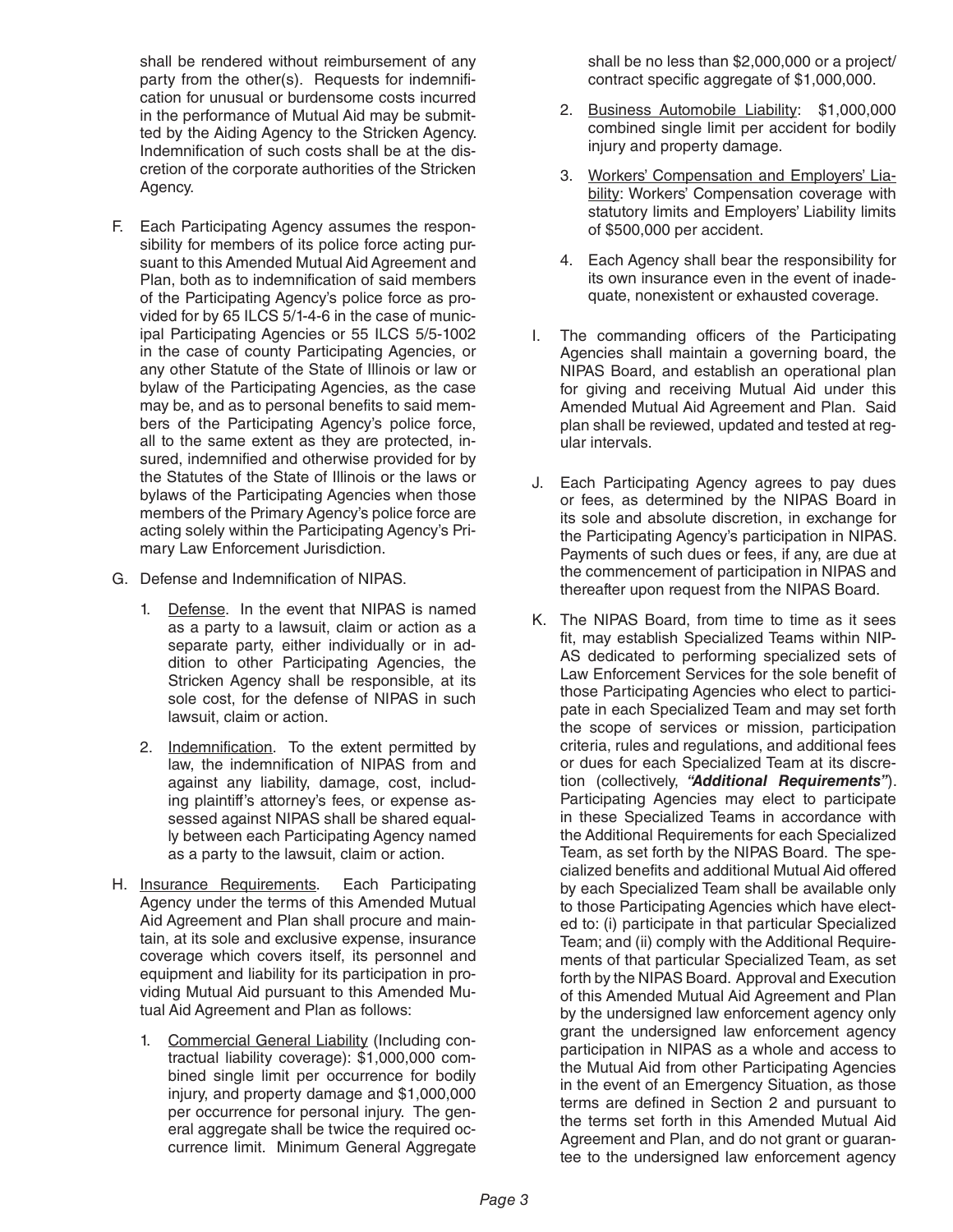participation in a Specialized Team or access to the specialized benefits and additional Mutual Aid offered by each Specialized Team.

#### Section 4 **Termination**

- A. Any Participating Agency may withdraw from participation in NIPAS and this Amended Mutual Aid Agreement and Plan by notifying the NIPAS Board in writing (*"Termination Notice"*), on or before December 31 of any calendar year, whereupon the participation of the withdrawing Participating Agency will terminate effective as of May 1 of the calendar year following the calendar year in which the Termination Notice is received by the NIPAS Board.
- B. Any participating agency that fails to meet its obligations in accordance with this Amended Mutual Aid Agreement and Plan or with the NIPAS Bylaws may have its participation in NIPAS terminated by a two-thirds vote of the NIPAS Board pursuant to Article III, Section 8 of the Amended NIPAS Bylaws.
- C. Any Participating Agency found responsible for any behavior detrimental to law enforcement or whose continued participation would be detrimental to NIPAS, may have its participation in NIPAS suspended or terminated by a two-thirds vote of the NIPAS Board pursuant to Article III, Section 9 of the Amended NIPAS Bylaws. Before any Participating Agency may be suspended or terminated from participation in NIPAS, the Participating Agency will be notified and shall have an opportunity to appear before the NIPAS Board.

#### Section 5 Adoption and Effect of Adoption

- A. If the undersigned law enforcement agency is an Original Participating Agency, this Amended Mutual Aid Agreement and Plan shall be in full force and in effect only upon the date of the last of the following events to occur (*"Original Participating Agency Effective Date"*):
	- 1. The passage and approval of an ordinance or resolution approving participation in NIP-AS and this Amended Mutual Aid Agreement and Plan, in the manner provided by law, by the corporate authorities of the undersigned Original Participating Agency (*"Approval"*);
	- 2. The execution of this Amended Mutual Aid Agreement and Plan by the head of the corporate authorities and the commanding officer of the undersigned Original Participating Agency (*"Execution"*);
- 3. The Approval of participation in NIPAS and this Amended Mutual Aid Agreement and Plan, in accordance with the procedures set forth in Section 5.A.1 of this Amended Mutual Aid Agreement, by the corporate authorities of at least three-fourths of the Original Participating Agencies;
- 4. The Execution of this Amended Mutual Aid Agreement and Plan, in accordance with the procedures set forth in Section 5.A.2 of this Amended Mutual Aid Agreement, by the heads of the corporate authorities and the commanding officers of at least three-fourths of the Original Participating Agencies; and
- 5. The adoption of the Amended NIPAS Bylaws, pursuant to Article XV, Section 1 of the NIPAS Bylaws, by a majority of the Original Participating Agencies present at the special meeting of the Original Participating Agencies called, pursuant to Article XI, Section 4 of the NIPAS Bylaws, at least 60 days after the last to occur of the two events listed in Section 5.A.3 and Section 5.A.4 of this Amended Mutual Aid Agreement and Plan.

If this Amended Mutual Aid Agreement and Plan is brought into full force and effect pursuant to this Section 5.A of this Amended Mutual Aid Agreement and Plan, then, as of the Original Participating Agency Effective Date: (i) the undersigned Original Participating Agency shall remain a Participating Agency in NIPAS and, if the undersigned Original Participating Agency has elected to participate in a Specialized Team or Specialized Teams, the participation of the undersigned Original Participating Agency in its respective Specialized Team or Specialized Teams shall continue; (ii) the Original Mutual Aid Agreement and Plan shall be terminated; (iii) this Amended Mutual Aid Agreement and Plan and the provisions contained herein shall supersede and control over the Original Mutual Aid Agreement and Plan and any provision contained therein; (iv) the NIPAS Bylaws shall no longer govern NIPAS; and (v) the Amended NIPAS Bylaws and the provisions contained therein shall govern NIPAS and supersede and control over the NIPAS Bylaws and any provision contained therein.

The participation in NIPAS, and in any Specialized Team, of any Original Participating Agency that fails to complete the Approval and Execution of this Amended Mutual Aid Agreement and Plan in accordance with this Section 5.A on or before the day before the Original Participating Agency Effective Date will be terminated as of the day after the Original Participating Agency Effective Date. Any Original Participating Agency who has its participation in NIPAS terminated may seek participation in NIPAS again at any time in accordance with the procedures set forth in Section 5.B of this Amended Mutual Aid Agreement and Plan.